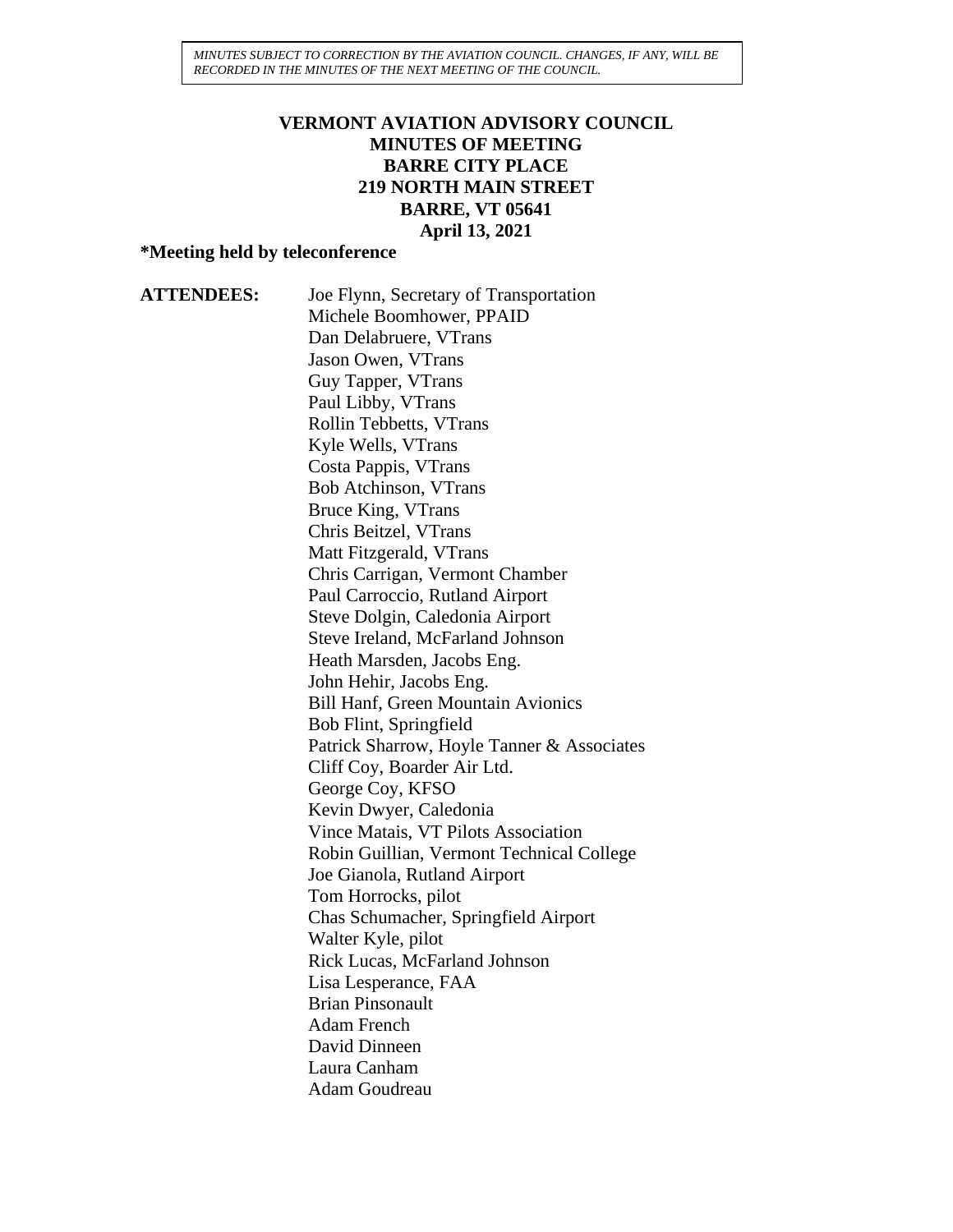Tyler Richardson James Stewart Stacy Leveille Otis Munroe Jean Mongillo David Howe Armand Dufresne Cody Miller Dan Pennington

### **1. CALL TO ORDER and ANNOUNCEMENTS**

Dan Delabruere called the teleconference meeting to order at 1 PM and announced some Aviation Council memberships have expired. The Governor's Office is evaluating reappointments. Presently, there are only five active members. Past members should send a letter (email) of interest about continuing to serve to Dan Delabruere.

### **2. PUBLIC INPUT**

- ➢ Steve Dolgin, Caledonia Airport, spoke about the lack of fuel at the airport. Dan Delabruere explained the fuel system at Caledonia needs to be cleaned. There is a small amount of funding available for this very expensive work which has been approved to be done. Fuel refills were not being done during COVID because fuel sales were down and with the airport was not selling enough fuel, the fuel went stale. The credit card system is also going to be evaluated at a cost of about \$20,000.
- $\triangleright$  Paul Carroccio, Rutland Airport, asked if the state has plans to lease the hanger café at Rutland Airport. Dan Delabruere said the state wants a restaurant at the airport, but presently no vendors have expressed interest in the space. The state will advertise the space. Paul Carroccio asked about the status of lease rates. Dan Delabruere said nothing has been done in the last month or so. Paul Carroccio asked if the maintenance staff position at Rutland Airport has been filled. Dan Delabruere said the full time position has been filled and the state is in the process of filling the temporary position. Paul Carroccio announced Kyle Bedard has been doing flight instruction at Rutland Airport during COVID.
- ➢ Chris Carrigan, Vermont Chamber, announced the Chamber is working with Vermont Technical College and Burlington Tech on a two year aviation maintenance technology degree program. The Aviation Council is asked to send letters of support for the program. Also, Boutique Air out of Burlington Airport will be offering direct service from Burlington to Boston beginning April 29, 2021 and is working on direct service from Burlington to Montreal.
- ➢ Robin Guillian, Vermont Technical College, spoke about the Associates Degree in Aviation Maintenance to be offered by VTC.
- $\triangleright$  Joe Gianola, Rutland Airport, stated five of the seven beacon lights on top of the mountains surrounding Rutland Airport are not working. The lights are needed. Dan Pennington will speak about the lights on behalf of the working committee at Rutland.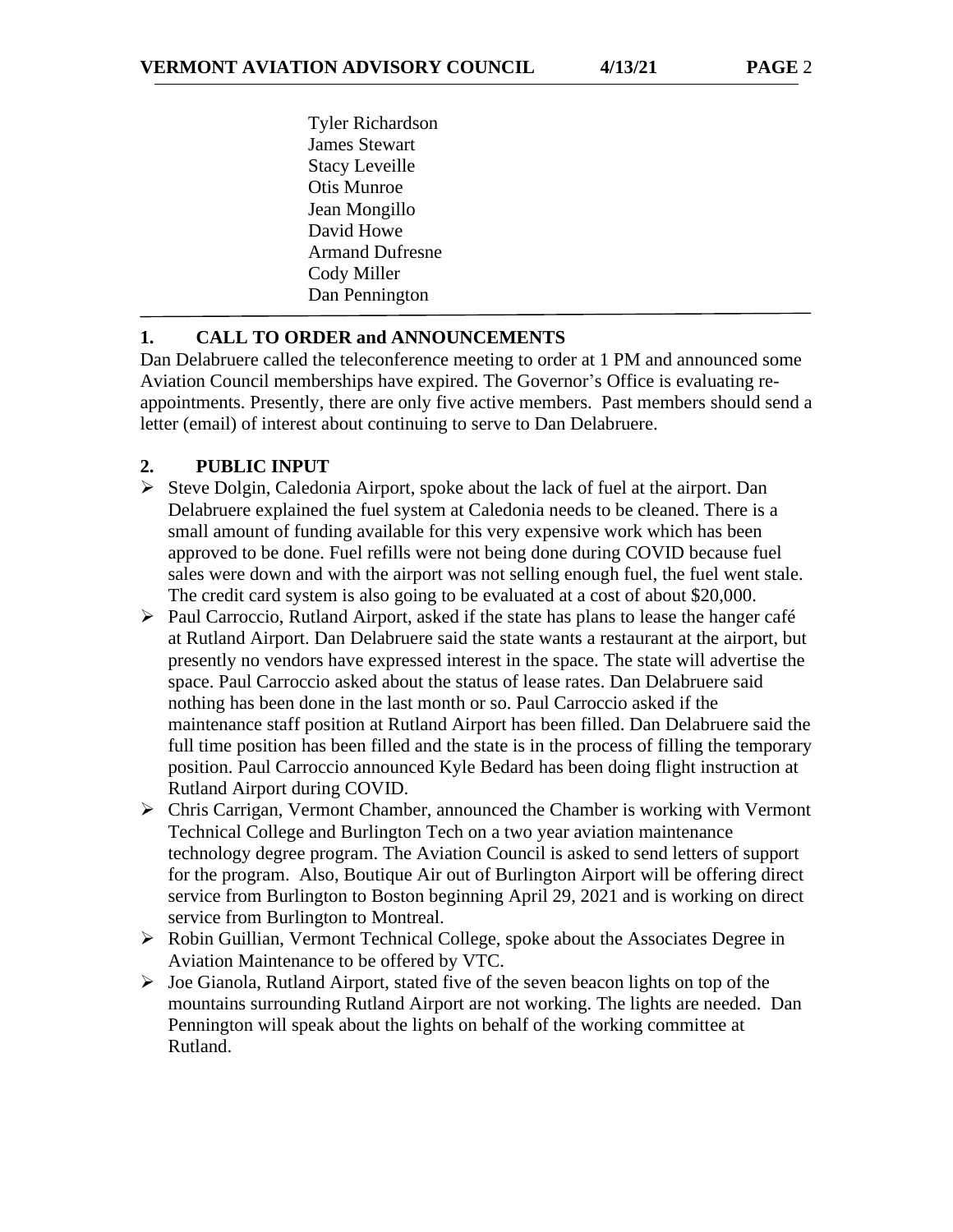$\triangleright$  Vince Matais, Vermont Pilots Association, announced the conversion of the schoolhouse at Caledonia County Airport into the Vermont Aviation Museum & Flying School, and asked for artifacts and supplies from other state airports.

# **3. APPROVAL OF MINUTES**

*December 2, 2020* Postponed due to lack of a quorum present.

### **4. FAA DISCUSSION ON BEACONS**

Lisa Lesperance, FAA, explained the Part 77 regulation that identifies manmade structures which present a hazard to aviation. As safety guidelines were refined the FAA looked at marking terrain. Air Traffic determined marking a tree is more hazardous than having the tree there. Terrain is charted, identified, but a hazard light is not and is often above the tree line creating a hazard. Also, beacons are not maintained and often not working.

Dan Delabruere noted the beacon light issue is not exclusive to Vermont.

Dan Pennington spoke on behalf of the committee at Rutland Airport working on the beacon issue and respectfully disagreed with the FAA position. The beacon lights at Rutland Airport are a benefit to pilots and should be maintained and remain in place. Mr. Pennington asked if the FAA will take down the obstruction lights at their expense. Lisa Lesperance said the airport would be asked to file an obstruction evaluation process, and if the beacon is a hazard the FAA would ask that it be removed. With limited federal funds where the most safety is gained is the consideration. Other airports have collaborated with cell towers in the area to have beacon colors painted on the towers or to have a cell tower company help maintain the beacons.

Tom Horrocks, pilot, spoke about left hand and right hand patterns to Runway 19 at Rutland Airport. It is a safety issue with the beacons. Flying in/out of Rutland Airport at night with the ridgeline is an issue.

Paul Carroccio, Green Mountain Flight Training and pilot for over 40 years, said Rutland Airport is one of the best places to learn to fly because the mountains create three different winds every day. It is imperative to have the beacons for safety to be able to discern the ridgeline. VTrans needs to look at safety for every pilot who flies. Senator Leahy should be lobbied for money from the new infrastructure bill to take care of obstruction lights at all state airports. The money should be used to enhance safety at airports and on roads.

Chas Schumacher, Springfield Airport, said the ridge at Rutland Airport is challenging without the beacons. FAA funding to decommission the beacons with the notion that the beacons are more dangerous if they are not working is hard to understand. How the beacons were funded in the first place is a question. Dan Delabruere said a combination of local, state, and FAA funds were used at the time for the beacons. Chas Schumacher suggested doing as survey to identify the minimum number of beacons required at state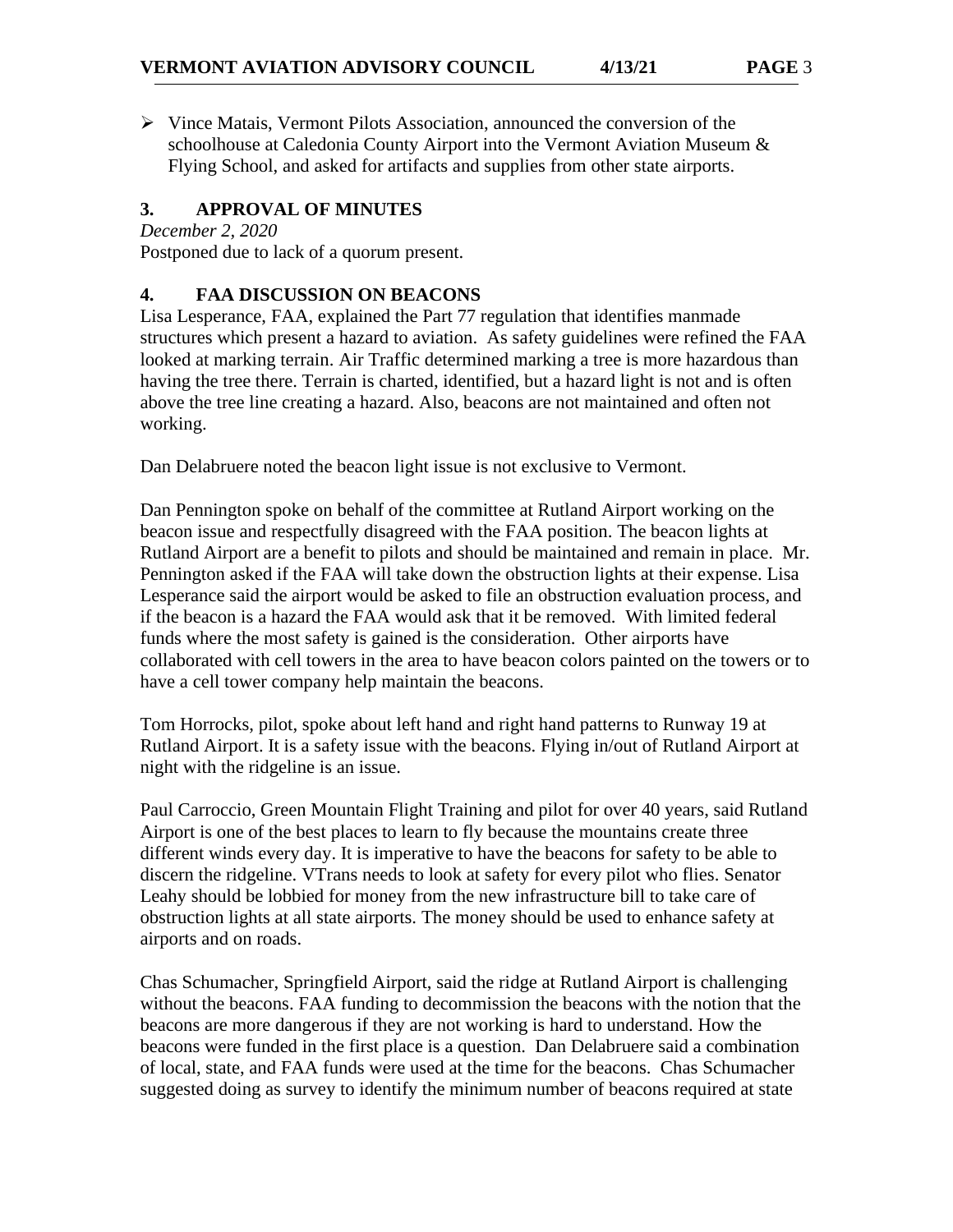airports to get a sense of critical ones and then figure out the cost. VFR flight at night at these airports is challenging. The beacons should be a priority. Dan Delabruere said FAA guidance is saying all the terrain cannot be illuminated. Thousands of lights (beacons) would be needed because there is so much terrain. VTrans will follow FAA guidance. Uniform guidance in the state and across is country is what is wanted.

There was discussion of available funding or shifting funds from rail or highway to improve safety at airports. Lisa Lesperance said the different rules with each funding legislation would have to be reviewed. Grants.gov may have opportunities for funding.

Walter Kyle, pilot and attorney, spoke of the tort claims act, noting Vermont is more liberal than the federal tort claims act. VTrans should check with legal counsel on whether the state would be liable if someone crashes into the mountainside before removing the safety net of the beacons. Section 324 applies to state action in Vermont. VTrans and the state could be held liable. FAA regulations are considered minimum standards, and to tie policy to the opinion of an engineer out of a Boston district office is not being safe.

It was mentioned that John Hickey, retired former Director of Certification at the FAA, was contacted regarding liability and he said the FAA is giving guidance and there is a potential exposure legally if there is an accident. A pilot not concerned about this issue who flies in Vermont has not yet been found. The beacons should be a priority.

## **5. VERMONT AIRPORT SYSTEMS PLAN UPDATE**

Costa Pappis reported the draft airport system plan was issued for public review on March 1, 2021. Rick Lucas, McFarland Johnson, summarized public comments received on the plan which highlighted the following:

- " $n/a$ " in the plan means the data are not applicable, but in the process of being reconciled.
- New terminals are a local and master plan issue.
- No improvements are identified. Some projects are not at the statewide or system level. Projects specific to an airport should be part of the local master plan process.
- Intermodal connectivity should be through work with local and regional planning commissions on intermodal planning.
- Policy and infrastructure spending will support new and emerging technologies such as electric aircraft charging.
- Land use controls are needed to prevent obstructions next to airports.
- Aviation education needs support.

Dan Delabruere noted there is a difference between how the system works versus a master plan at an airport. The process is working. The plan is working. The airport plan will be submitted to the Secretary of State and the FAA.

# **6. MASTER PERMITTING UPDATE**